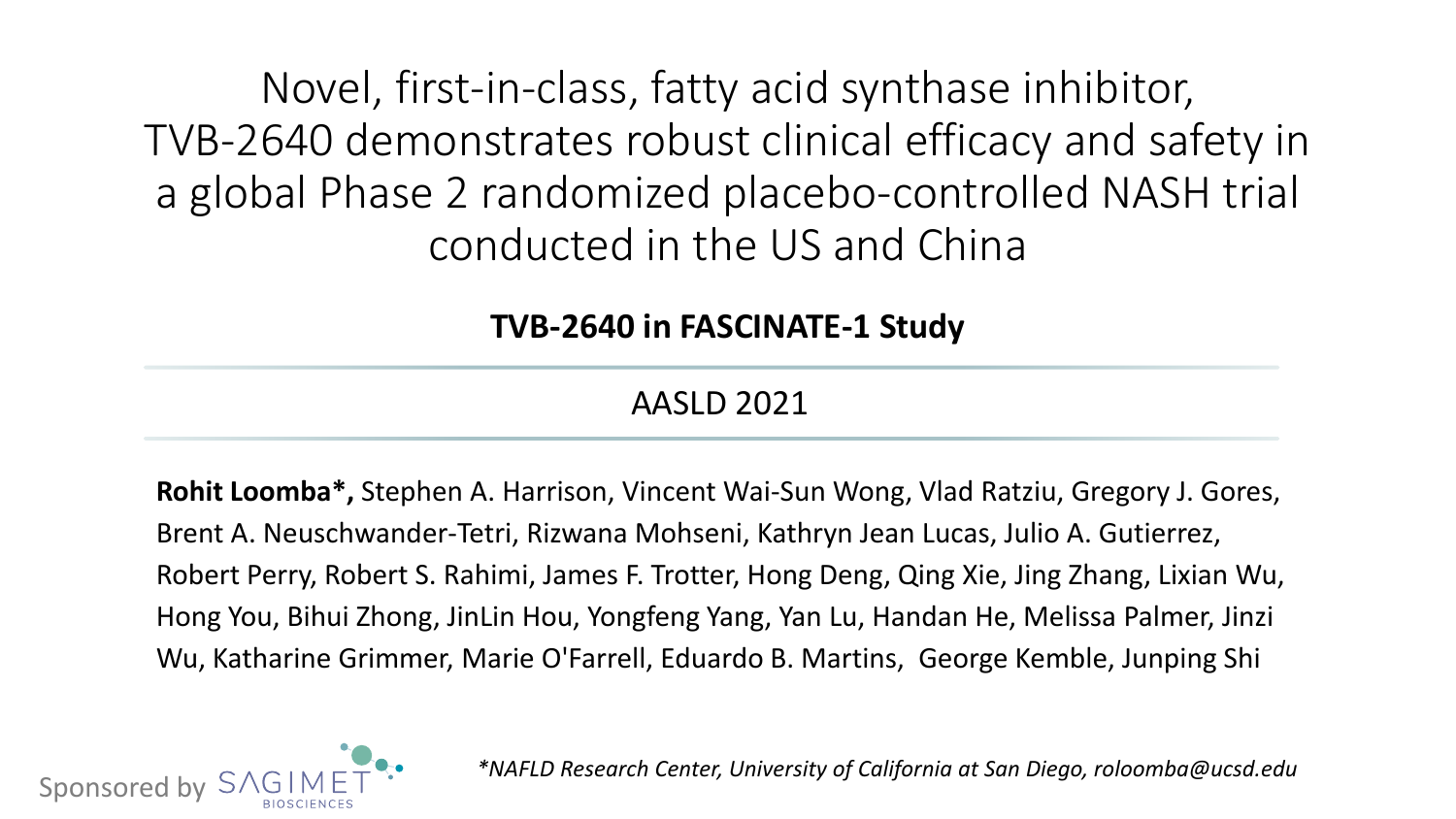## **Disclosure**

#### **Conflict of Interest Disclosure Statement**

RL serves as chair of the clinical advisory board for Sagimet Biosciences and a consultant or advisory board member for 89bio, Alnylam, Arrowhead Pharmaceuticals, AstraZeneca, Boehringer Ingelheim, Bristol-Myer Squibb, Cirius, CohBar, DiCerna, Galmed, Gilead, Glympse Bio, Intercept, Ionis, Metacrine, NGM Biopharmaceuticals, Novo Nordisk, Pfizer, Sagimet and Viking Therapeutics. In addition, his institution has received grant support from Allergan, Boehringer-Ingelheim, Bristol-Myers Squibb, Eli Lilly and Company, Galmed Pharmaceuticals, Genfit, Gilead, Intercept, Inventiva, Janssen, Madrigal Pharmaceuticals, NGM Biopharmaceuticals, Novartis, Pfizer, pH Pharma, and Siemens. He is also co-founder of Liponexus, Inc.

Rohit Loomba, MD, MHSc Director, NAFLD Research Center Professor of Medicine, Director of Hepatology and Vice Chief, Division of Gastroenterology Adjunct Professor, Division of Epidemiology 1W202 ACTRI Building # MC0887 9452 Medical Center Drive University of California at San Diego La Jolla, CA, 92093-0887 Ph: 858-246-2201 Fax: 858-246-2255 Email: roloomba@ucsd.edu Web: http://fattyliver.ucsd.edu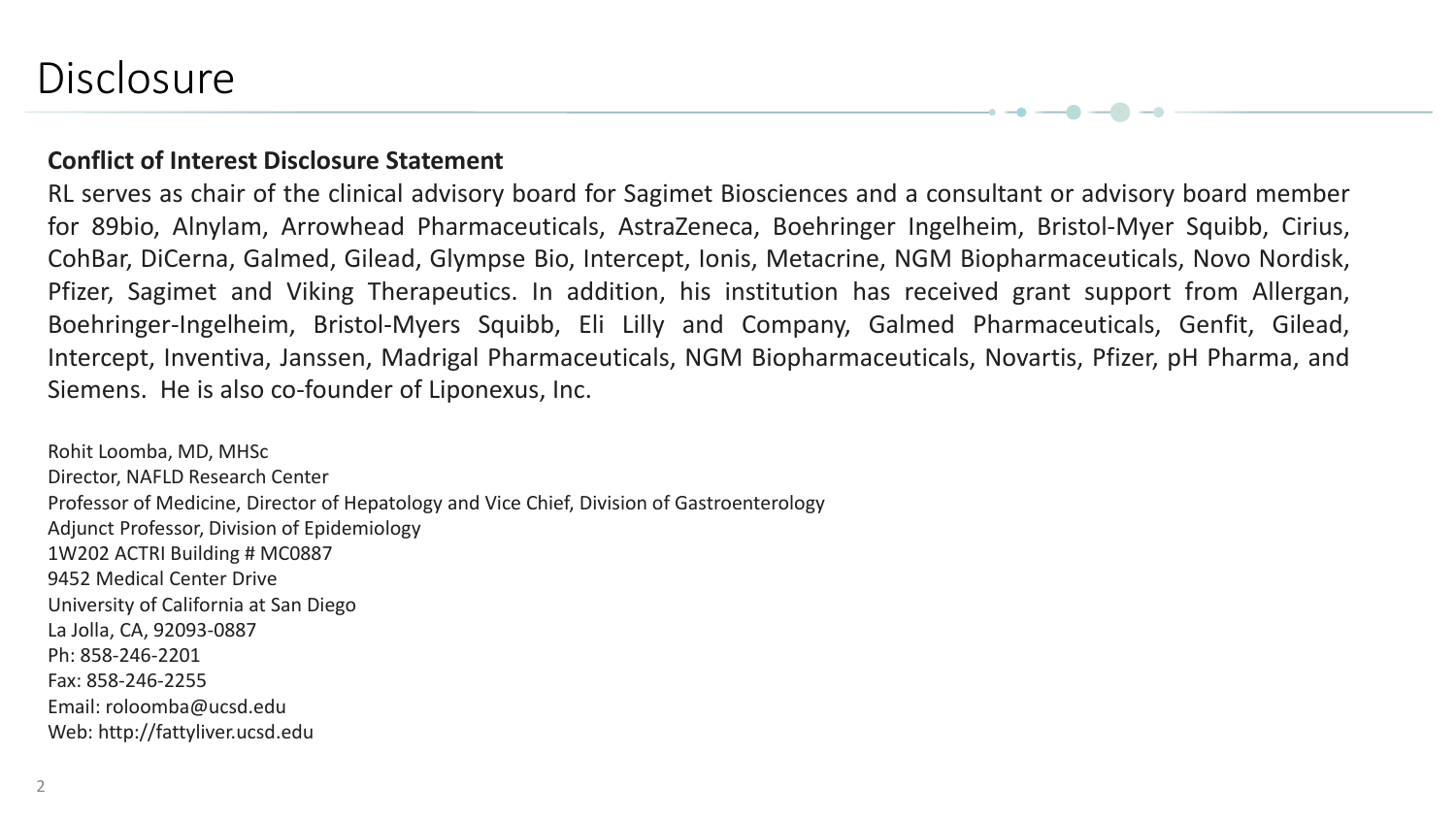# FASN inhibitors targeted to improve NASH and NASH-related fibrosis

- NASH is the most common chronic liver disease globally
- Fatty acid synthase (FASN) is an important rate limiting step in de novo lipogenesis (DNL)
- Increased DNL dependent on FASN initiates liver fat accumulation leading to NAFLD/NASH
- FASN inhibition is known to:
	- Reduce steatosis
	- Reduce inflammation
	- Inactivate activated stellate cells

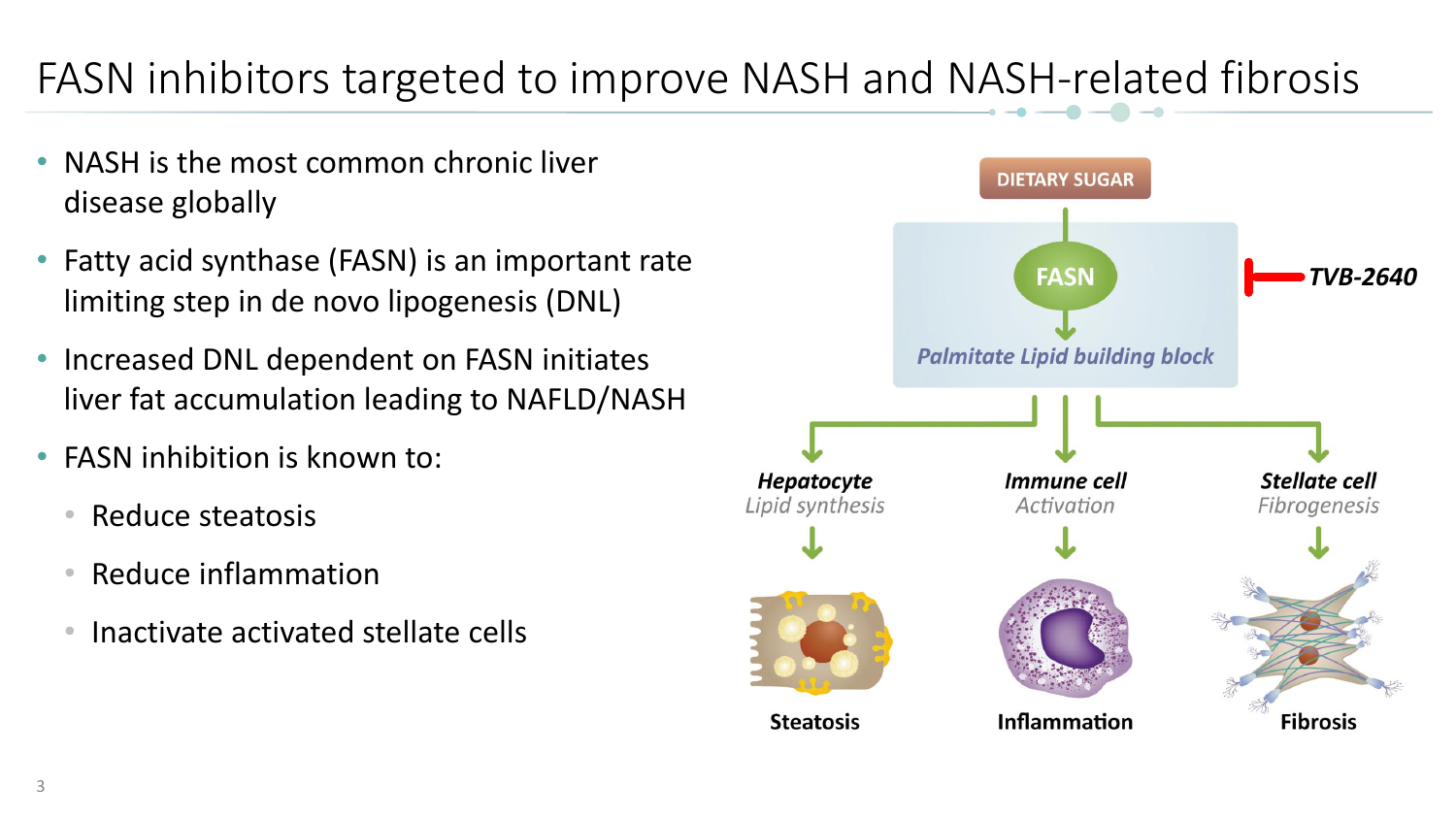# TVB-2640 is a potent and selective first-in-human FASN inhibitor

- $\checkmark$  Potent FASN EC<sub>50</sub> approx. 50 nM
- Orally-available small molecule
- $\checkmark$  Once-daily dosing
- $\checkmark$  Excellent PK profile, similar in patients treated in the US and China
- $\checkmark$  Inhibited hepatic de novo lipogenesis up to 90% in Phase 1b

### **FASN inhibition reverses fibrosis in mice**





Loomba et al., Gastroenterology, 2021, Jul 23, doi: 10.1053/j.gastro.2021.07.025.

4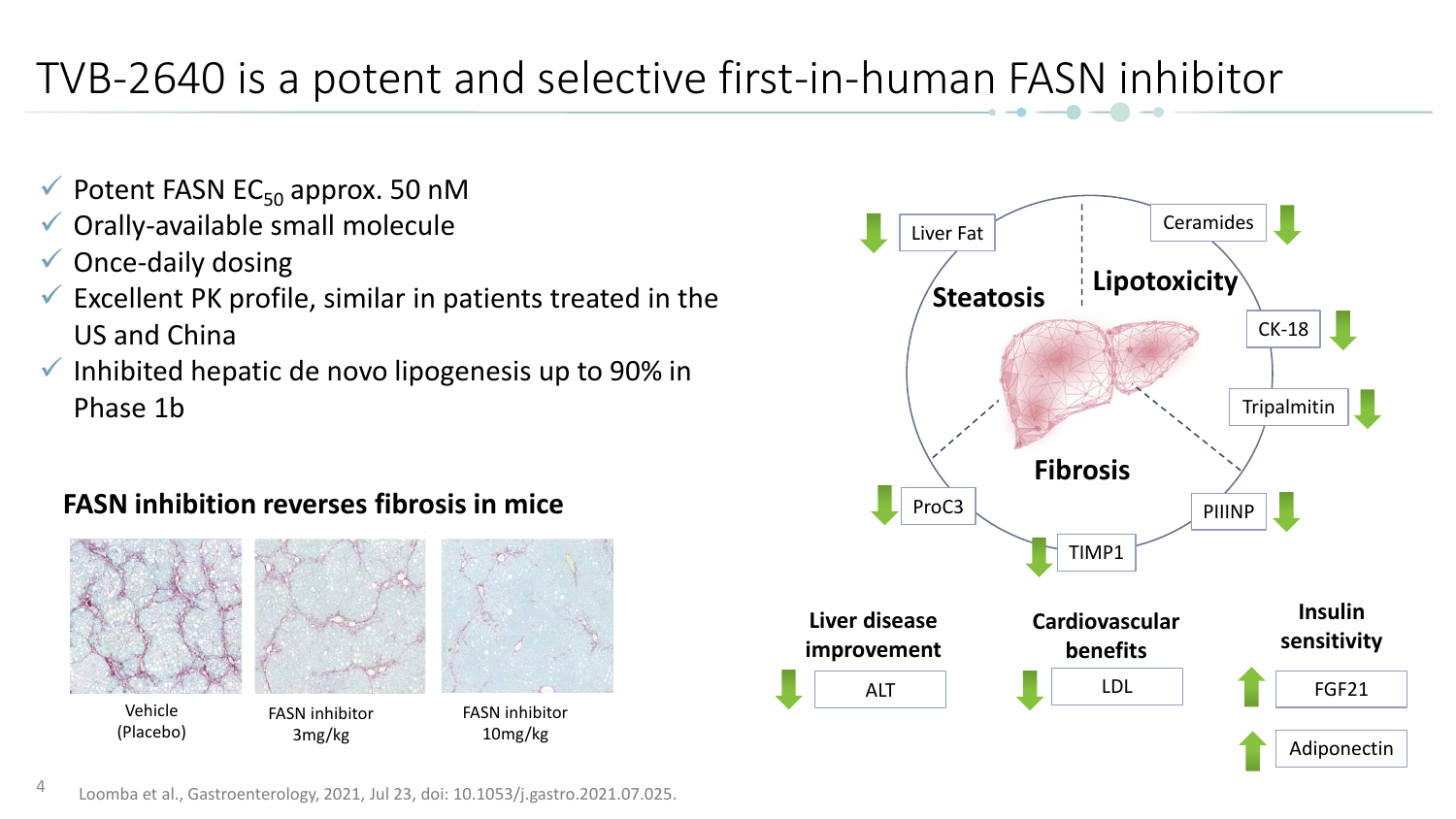### **Aims**

1. To compare the efficacy of TVB-2640 versus placebo in reducing liver fat in NASH patients in the US and China, by magnetic resonance imaging proton density fat fraction (MRI-PDFF)

2. To use lipidomics to assess markers that predict MRI-PDFF response

### **Hypothesis**

NASH patients treated in China would respond to TVB-2640 similarly to those treated in the United States with regards to reduction in liver fat by MRI-PDFF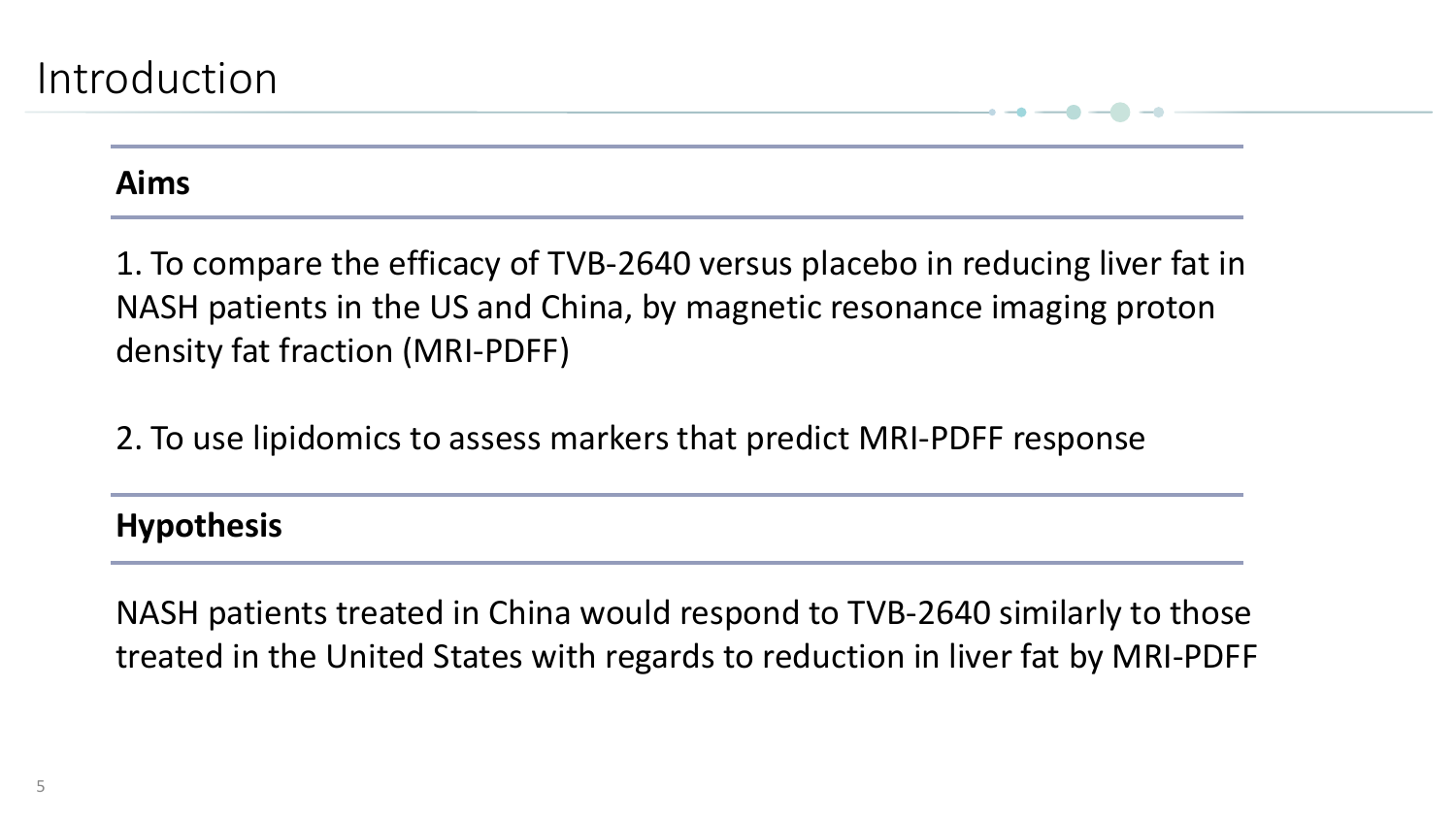# FASCINATE-1 - Phase 2 Global NASH study

Phase 2a, global, multicenter, randomized, placebo-controlled trial Oral, once-daily, 12 weeks 50mg tested in separate cohorts in US and China 25mg and 75mg tested in US only

### **Primary Endpoints**

- Liver fat reduction by MRI-PDFF
- Safety

### **Secondary Endpoints**

- % pts ≥30% reduction of liver fat
- ALT, AST
- Biomarkers including lipidomics in US patients

### **Inclusion criteria**

- $\geq$  8% liver fat
- MRE  $\geq$  2.5kPa or recent biopsy (China used biopsy only)



 $\rightarrow$   $\rightarrow$   $\rightarrow$   $\rightarrow$   $\rightarrow$ 

<sup>6</sup> Loomba et al., Gastroenterology, 2021, Jul 23, doi: 10.1053/j.gastro.2021.07.025.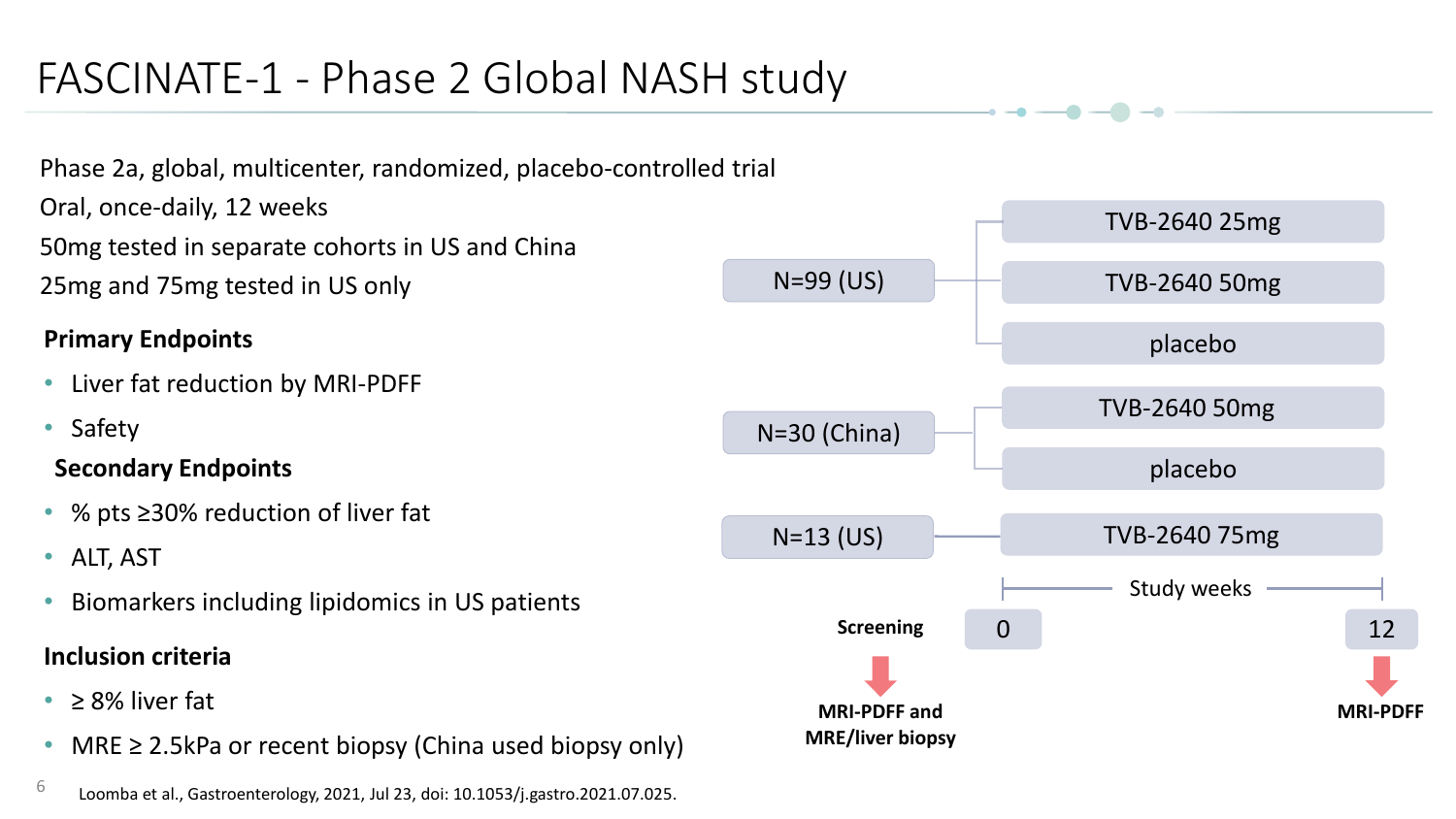# Baseline demographics and characteristics at 50mg and placebo

|                               | <b>US</b>       |                  | China           |                 |  |
|-------------------------------|-----------------|------------------|-----------------|-----------------|--|
| Median (Q1,Q3)                | Placebo (n=31)  | 50mg (n=35)      | Placebo (n=9)   | 50 $mg(n=21)$   |  |
| Age, y                        | 52(46,58)       | 55(44,62)        | 34(29,45)       | 33(28,43)       |  |
| $T2D, n(\%)$                  | 17(54.8)        | 13(37.1)         | 1(11)           | 4(10)           |  |
| Male, $n$ $%$                 | 14(45.2)        | 22(62.9)         | 6(67)           | 17(81)          |  |
| Ethnicity/Asian, (%)          | 25(80.6)        | 24(68.6)         | 9(100)          | 21(100)         |  |
| Weight, kg                    | 83.7(74.0,96.8) | 92.0(83.0,101.0) | 80.0(75.5,94.0) | 78.3(72.3,87.5) |  |
| BMl(kg/m <sup>2</sup> )       | 31.2(29.3,35.1) | 32.8(29.6,35.2)  | 28(26.6,33.5)   | 27.3(25.8, 30)  |  |
| ALT(U/L)                      | 25(16, 46)      | 29(24,43)        | 69(44,135)      | 82(39,143)      |  |
| AST(U/L)                      | 21(15,30)       | 23(20,30)        | 46(34,60)       | 42(30,67)       |  |
| HbA1c,%                       | 6.4(5.9, 8.6)   | 5.8(5.5, 6.4)    | 5.8(5.3, 6.2)   | 5.3(5.2, 5.8)   |  |
| Insulin(fasting) $(\mu U/mL)$ | 17(15, 24)      | 22(14, 32)       | 17(14,21)       | 10(7, 15)       |  |
| Total Cholesterol(mg/dL)      | 192(162,229)    | 189(167,225)     | 198(175,217)    | 183(170,192)    |  |
| LDL(mg/dL)                    | 116(98,139)     | 114(94,153)      | 101(96,137)     | 104(94,123)     |  |
| HDL(mg/dL)                    | 43(39,53)       | 44(37,51)        | 42(30,55)       | 37(36,46)       |  |
| Triglycerides(mg/dL)          | 157(123,248)    | 163(124,262)     | 142(124,230)    | 168(115,265)    |  |
| MRI-PDFF(%)                   | 15.3(11.8,22.2) | 15.8(12.3,19.6)  | 20.6(11.8, 26)  | 16.8(13.3,19.8) |  |

#### **Key Differences**

Patients in China were:

- Younger
- Fewer T2D
- Lower BW
- Higher ALT
- Biopsy: >90% enrolled based on F1-F3 biopsy compared to MRE threshold-based in US patients (2.9kpa)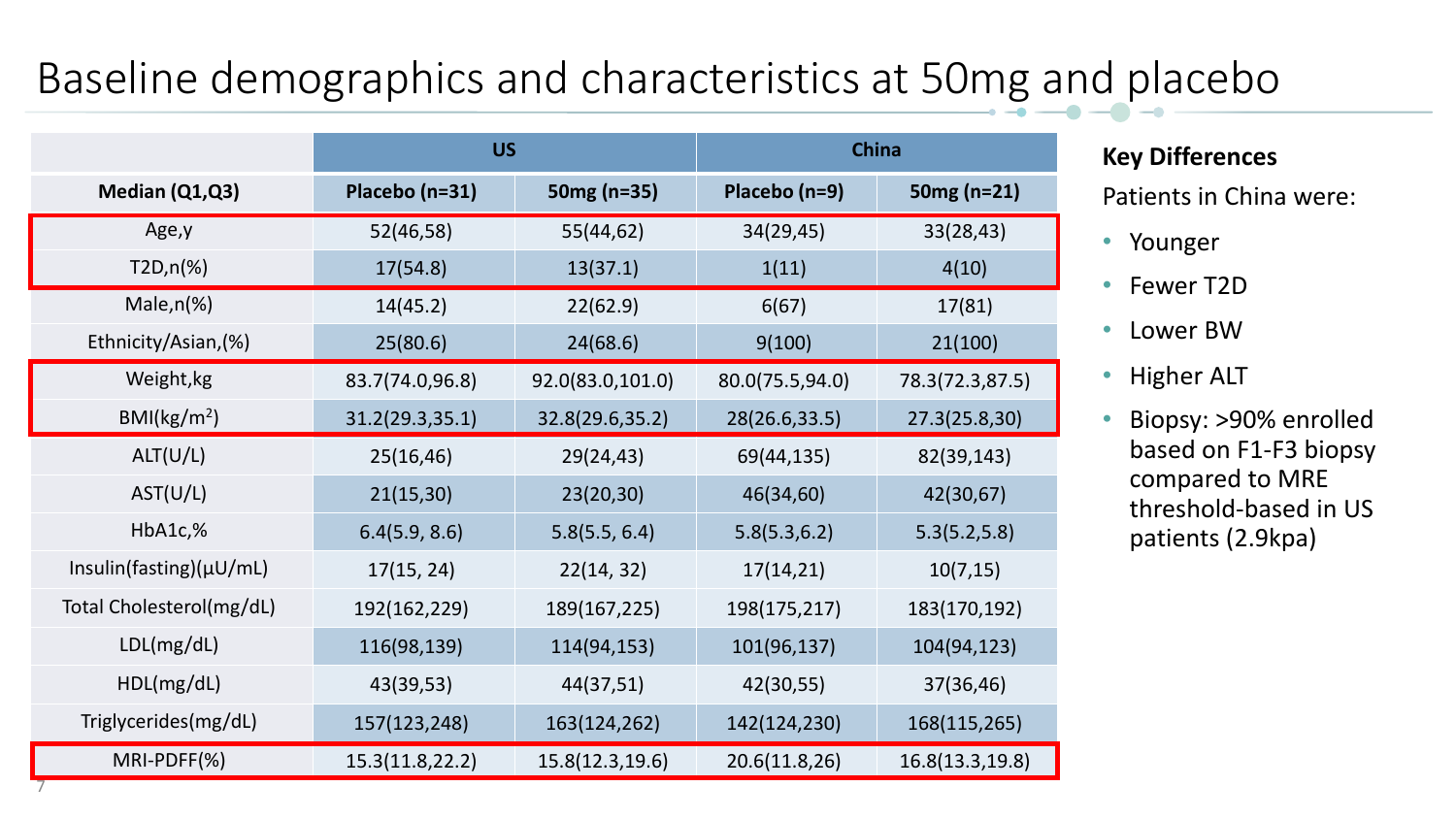### TVB-2640 potently reduced liver fat by MRI-PDFF in both US and China cohorts



### **MRI-PDFF change MRI-PDFF responder rate**



*\*\*p<0.005, LSM difference versus placebo. mean/SEM. \*\*\* p<0.001, Common risk difference versus placebo. Combined analysis is post-hoc.*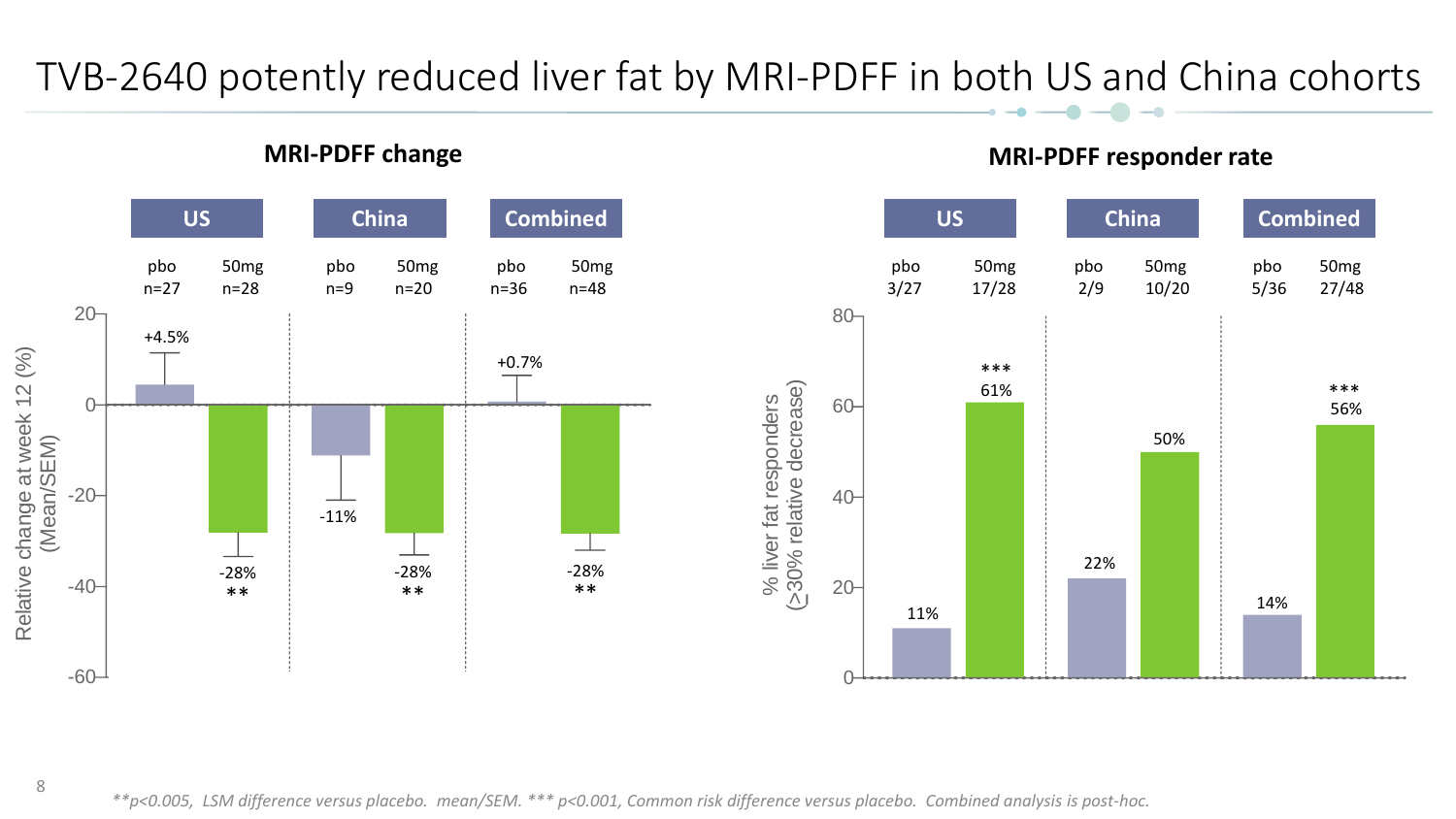# TVB-2640 reduced ALT and LDL cholesterol



 $\rightarrow$   $\rightarrow$   $\rightarrow$   $\rightarrow$ 



9

*\*p<0.05, \*\*p<0.005, \*\*\* p<0.001. LSM difference versus placebo. Combined analysis is post-hoc.*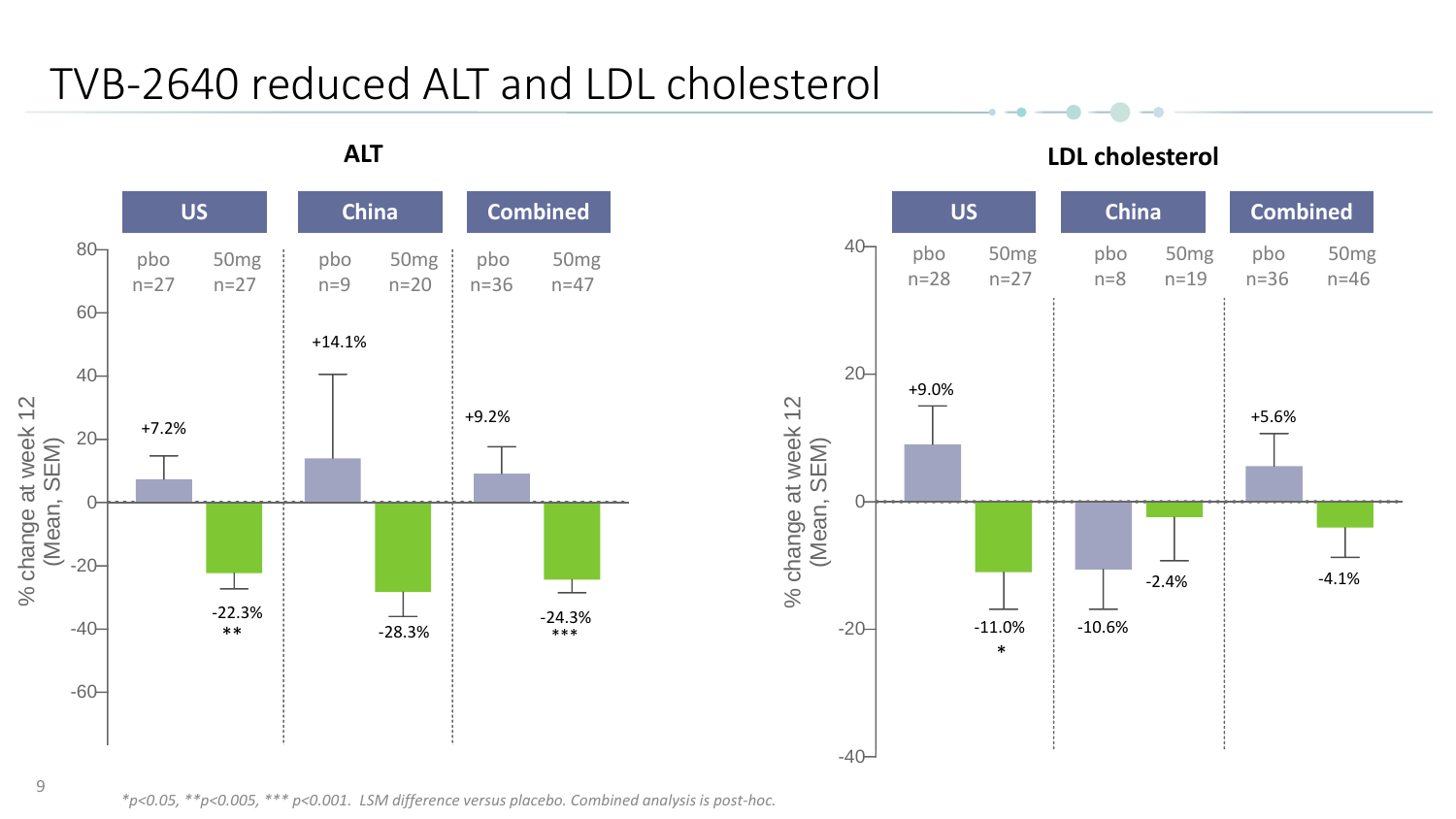## Dose response confirms 50mg as the optimal dose compared to 25mg or 75mg

- Open label 75mg cohort conducted in US, N of 13 pts
- A 75mg dose level did not offer meaningful improvement in efficacy
- Overall, did not offer a meaningful increase in efficacy over 50mg



*\*p<0.05, \*\*p<0.005, \*\*\*p<0.001. mean/SEM. Statistical analysis not performed for 75mg since open label.*

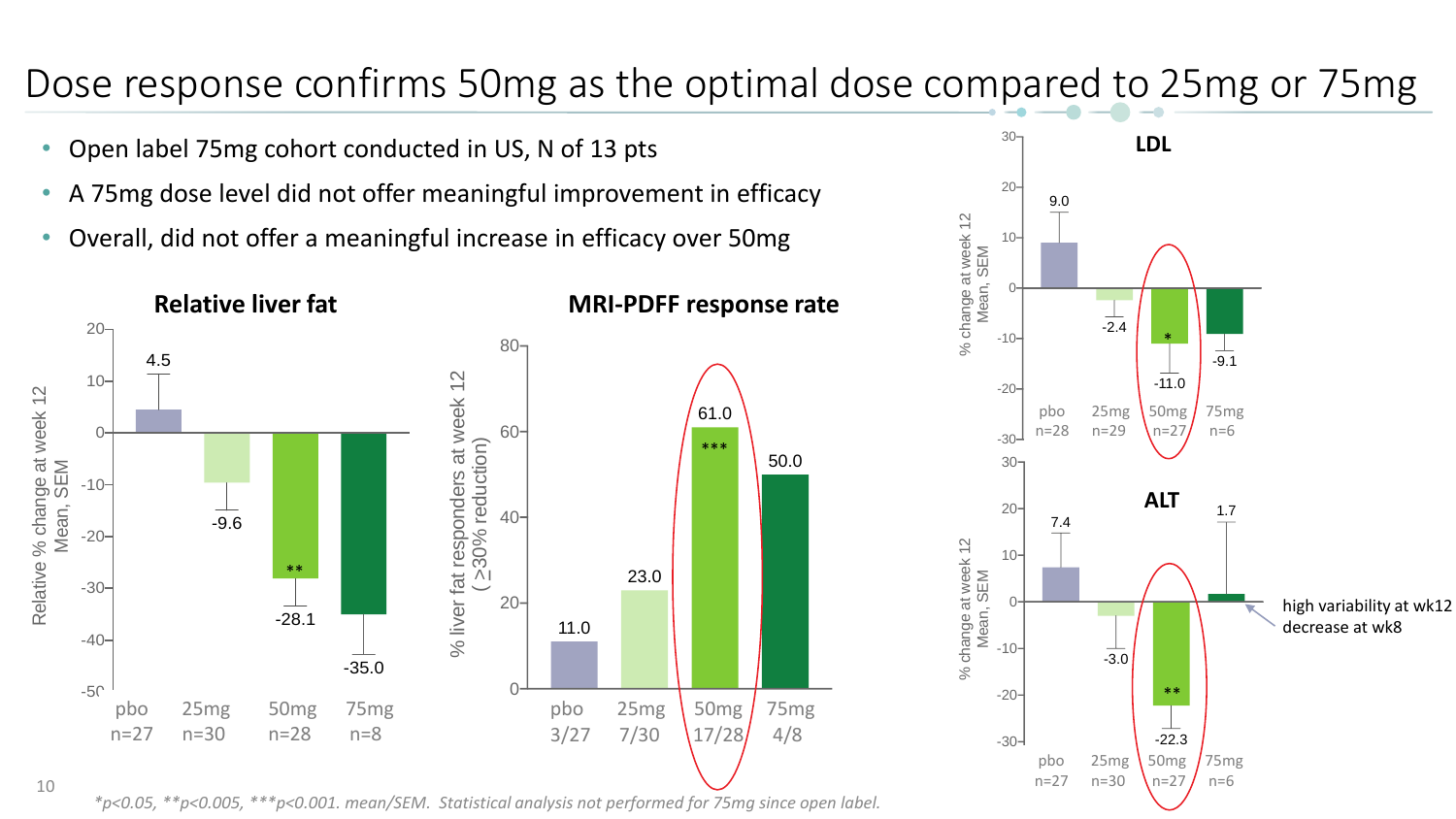# Safety assessment across all cohorts

| <b>Treatment Emergent</b><br><b>Adverse Event (TEAE)</b><br><b>Classification</b> | <b>US</b><br><b>Placebo</b><br>$N=31$  | <b>US</b><br>25mg<br>$N=33$            | US<br><b>50 mg</b><br>$N=35$            | <b>China</b><br><b>Placebo</b><br>$N=9$ | <b>China</b><br>50 mg<br>$N=21$                     | <b>US</b><br>75 <sub>mg</sub><br>$N=13$ |
|-----------------------------------------------------------------------------------|----------------------------------------|----------------------------------------|-----------------------------------------|-----------------------------------------|-----------------------------------------------------|-----------------------------------------|
| Any TEAE                                                                          | Gr. 1: 12 (38.7%)<br>Gr. 2: $7(22.6%)$ | Gr. 1: 18 (54.5%)<br>Gr. 2: $7(21.2%)$ | Gr. 1: 12 (34.3%)<br>Gr. 2: $6(17.1\%)$ | Gr.1: $3(33%)$<br>Gr.2: $2(22%)$        | Gr.1: $11(52%)$<br>Gr.2: $4(19%)$<br>Gr.3: $2(10%)$ | Gr 1: 3 (23%)<br>Gr 2: 6 (46%)          |
| TEAE leading to drug<br>withdrawal                                                | $\Omega$                               | $2(6.1\%)$                             | $\mathbf 0$                             | $\mathbf 0$                             | 1(5%)                                               | 4(31%)                                  |
| <b>Treatment Emergent</b><br>Serious Adverse Event<br>(SAE)                       | $\overline{0}$                         | $\overline{0}$                         | $\mathbf{0}$                            | $\mathbf 0$                             | $\overline{0}$                                      | $\overline{0}$                          |
| Drug-related TEAE                                                                 | Gr. 1: $3(9.7%)$<br>Gr. 2: $1(3.2%)$   | Gr. 1: 10 (30.3%)<br>Gr. 2: $2(6.1\%)$ | Gr. 1: 9 (25.7%)<br>Gr. 2: $1(2.9%)$    | $\mathbf 0$                             | Gr.1: 9(43%)<br>Gr.2: 4(19%)                        | Gr 1: $1(8%)$<br>Gr 2: 6 (46%)          |
| TEAE leading to death                                                             | $\overline{0}$                         | $\overline{0}$                         | $\mathbf 0$                             | $\mathbf 0$                             | $\overline{0}$                                      | $\overline{0}$                          |

- TVB-2640 appears to be well tolerated
- No dose related significant adverse events relative to placebo
- 11 • **Majority of AEs were Grade 1; no Grade 3 drug-related AEs were reported**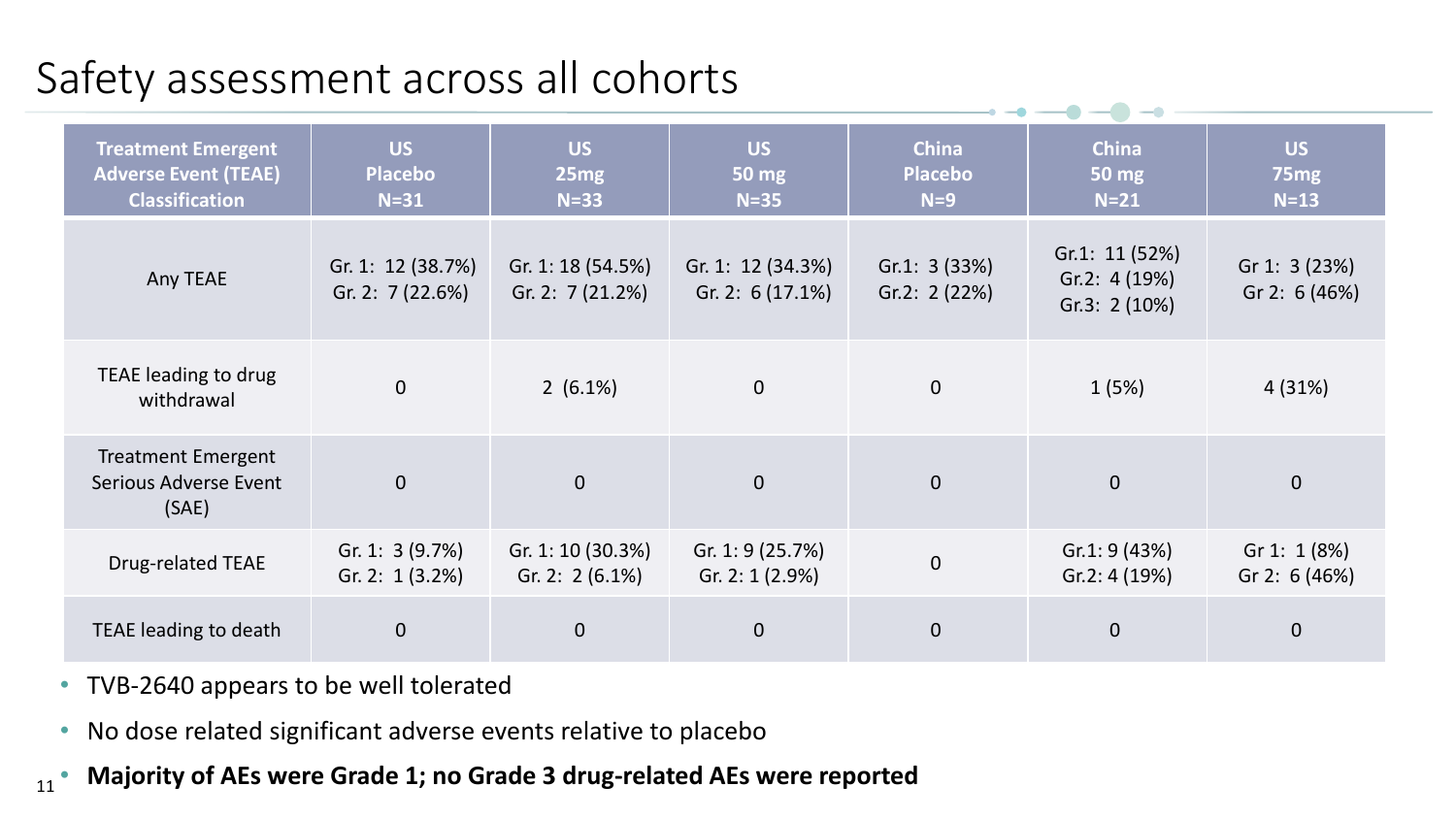# Lipidomics approach initiated to identify predictive response markers

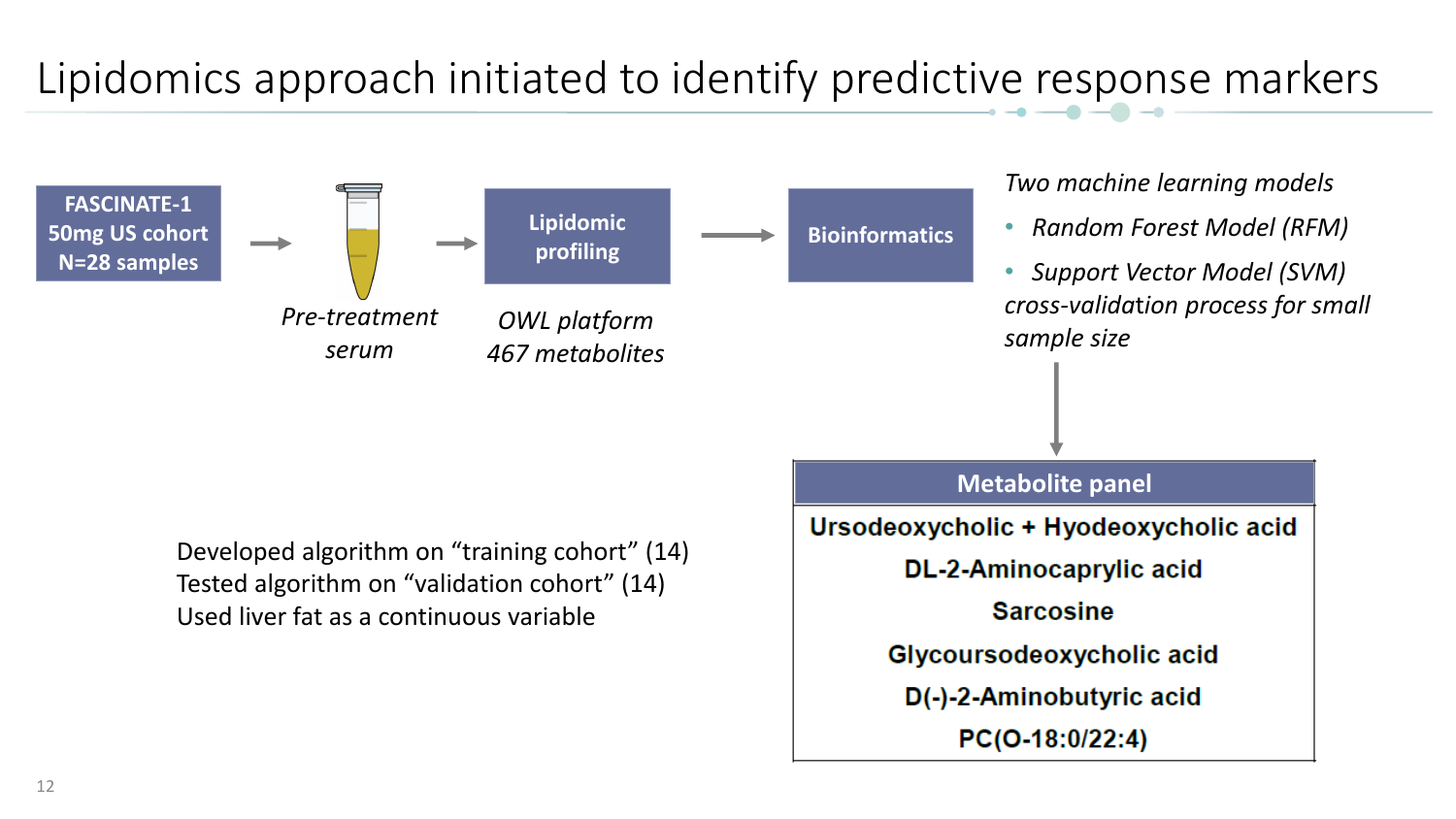## A baseline metabolite profile predicts liver fat changes in the 50mg US cohort of FASCINATE-1

- A panel including bile acids, amino acid derivatives and glycerophospholipids, may identify patients who respond to TVB-2640
- Data to be validated in larger Phase 2b study

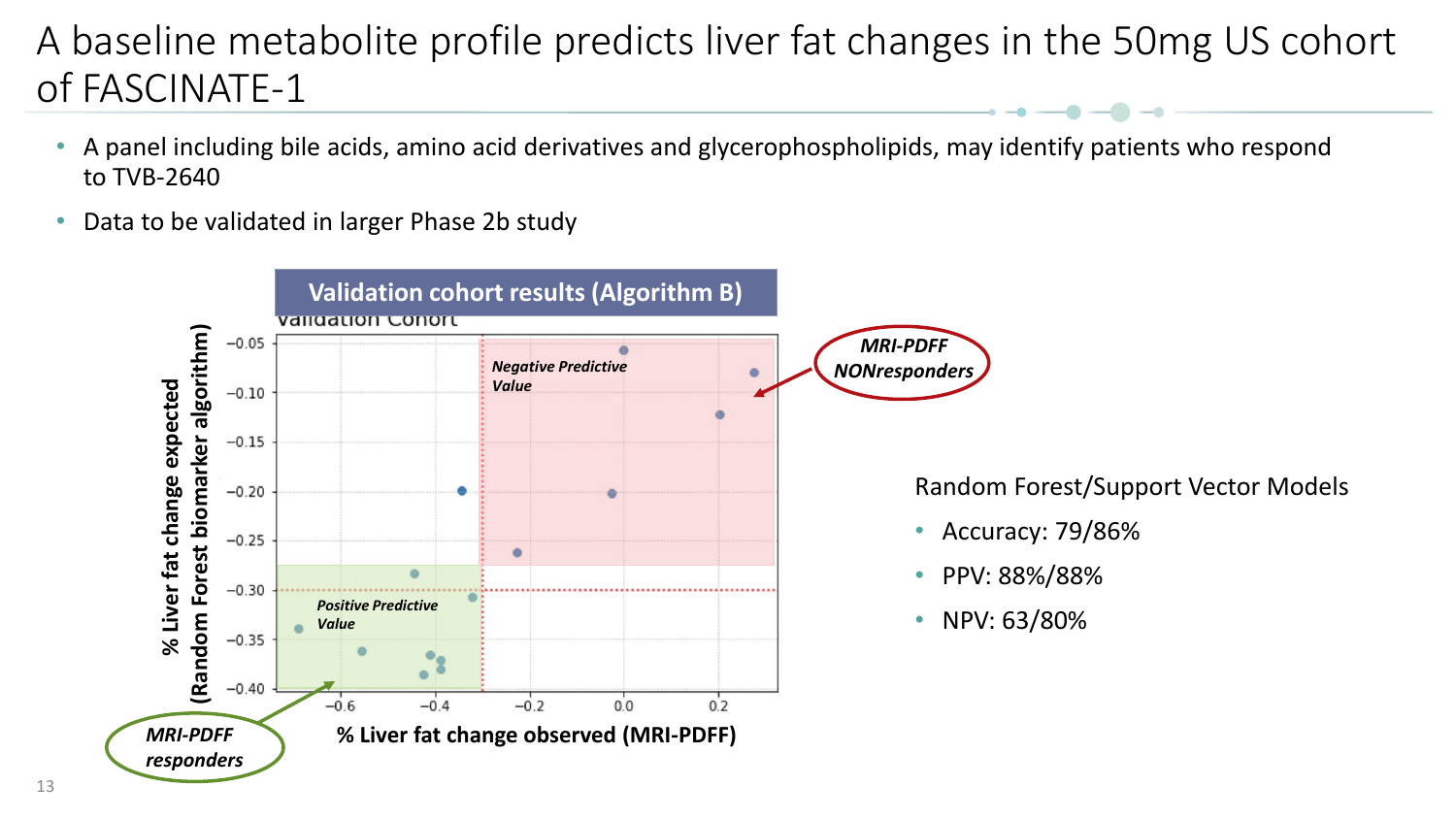# Summary – TVB-2640 potential for promising NASH therapy

- TVB-2640 had similar efficacy in two diverse patient populations US and China
- TVB-2640 was well tolerated with predominantly Grade 1 AEs at the highest dose tested
- Biomarker improvement in several key NASH pathways: steatosis, inflammation, fibrosis and metabolism
- Novel serum metabolite signature may be able to identify patients who are likely to respond to TVB-2640
	- These data require further validation
- 50mg has been selected based on its potent efficacy and excellent safety profile as the optimal dose for further development
- FASCINATE-2 Ph2b biopsy study recently initiated
- FASN inhibitor has potential to be a promising treatment for NASH